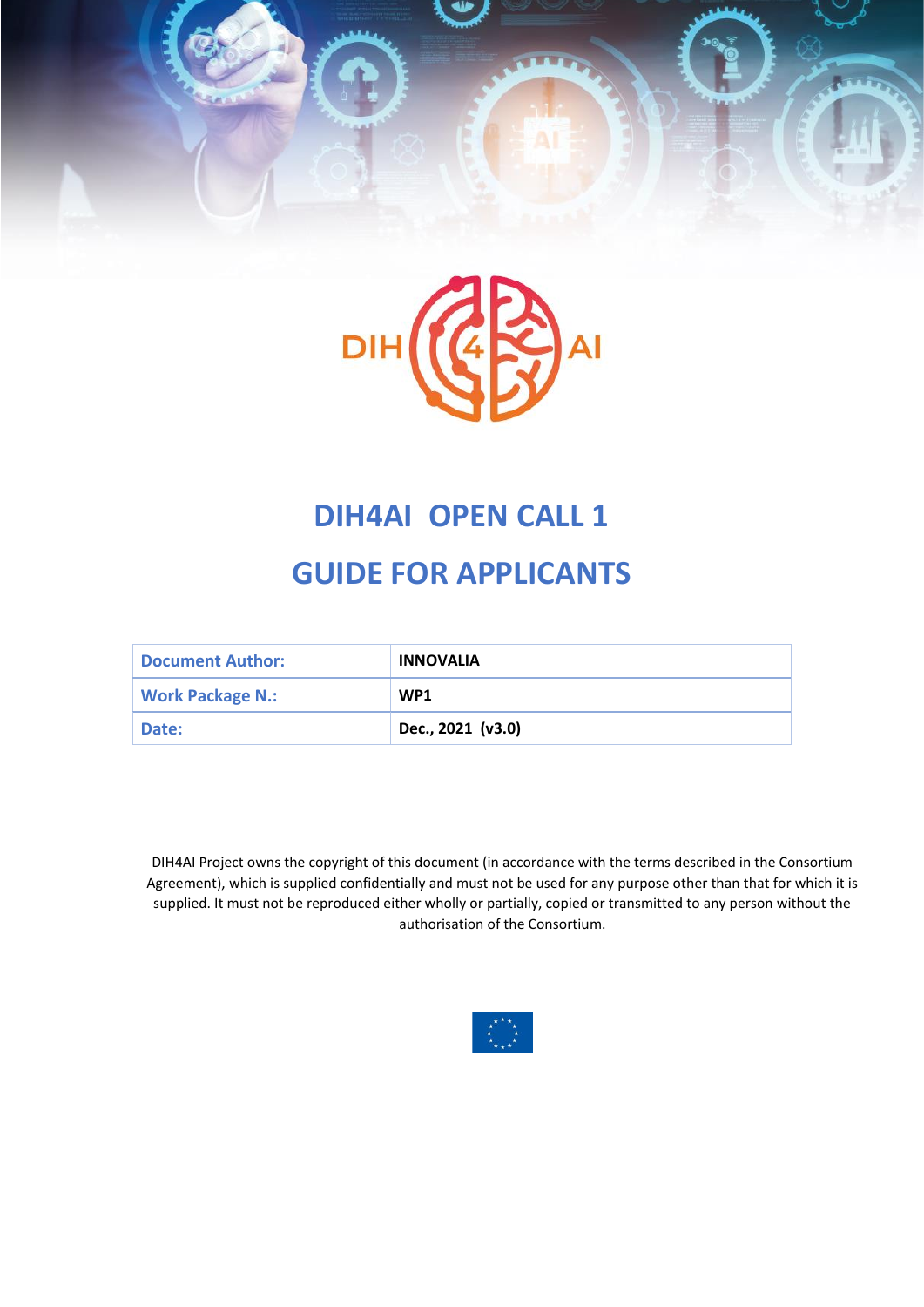

## Content

| 1.  |  |  |  |  |  |  |  |
|-----|--|--|--|--|--|--|--|
| 2.  |  |  |  |  |  |  |  |
| 2.1 |  |  |  |  |  |  |  |
| 2.2 |  |  |  |  |  |  |  |
| 2.3 |  |  |  |  |  |  |  |
| 3.  |  |  |  |  |  |  |  |
| 4.  |  |  |  |  |  |  |  |
| 4.1 |  |  |  |  |  |  |  |
| 4.2 |  |  |  |  |  |  |  |
| 4.3 |  |  |  |  |  |  |  |
| 5.  |  |  |  |  |  |  |  |
| 6.  |  |  |  |  |  |  |  |
| 6.1 |  |  |  |  |  |  |  |
| 6.2 |  |  |  |  |  |  |  |
| 7.  |  |  |  |  |  |  |  |
| 7.1 |  |  |  |  |  |  |  |
| 7.2 |  |  |  |  |  |  |  |
| 7.3 |  |  |  |  |  |  |  |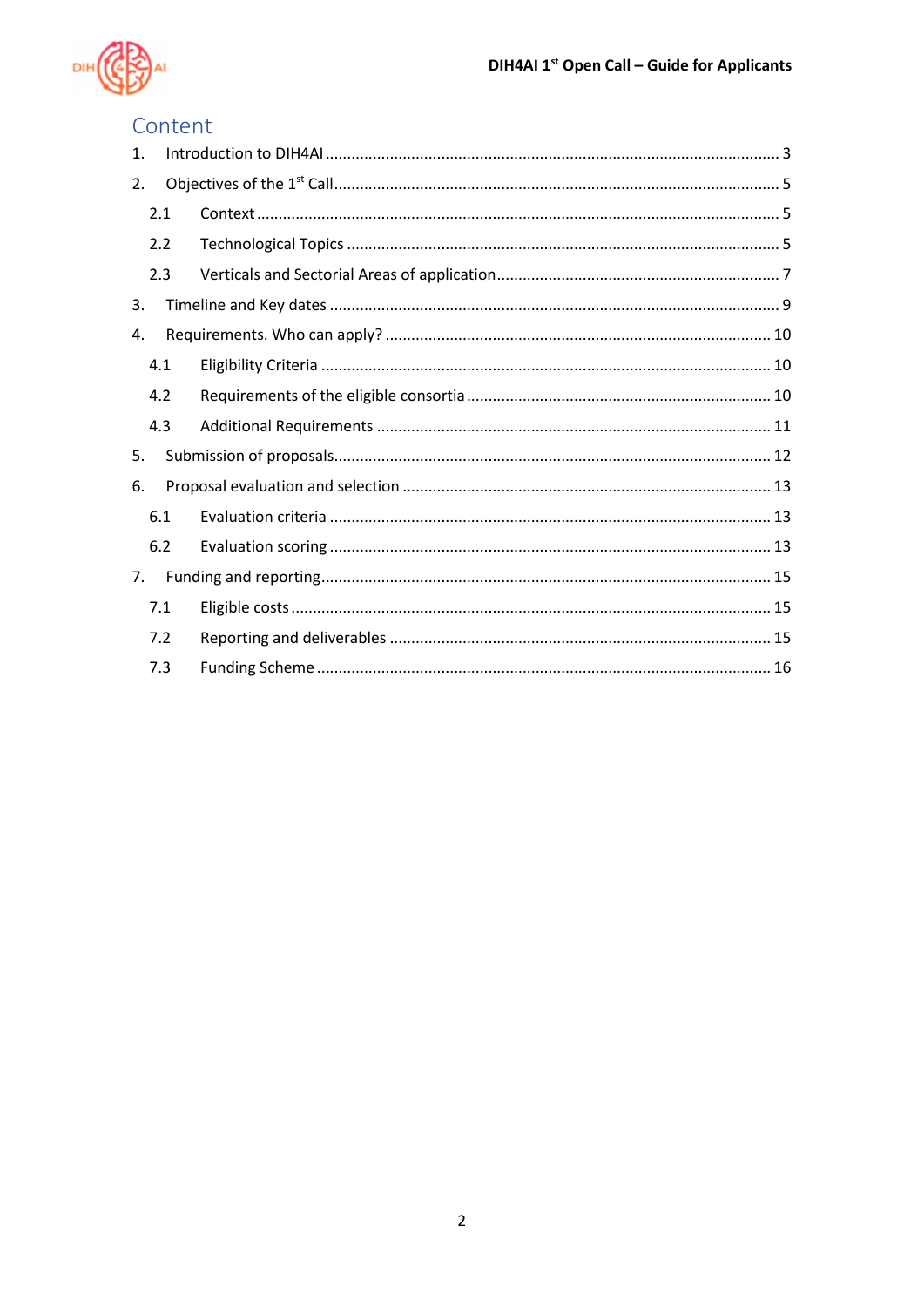

### <span id="page-2-0"></span>1. Introduction to DIH4AI

The DIH4AI ("AI on-demand platform for regional interoperable Digital Innovation Hubs Network") project aims at building a network of AI-on-demand innovations and collaboration platforms, supporting joint development and provision of ecosystem-business-technologytransformation services through a sustainable network of regional DIHs specialised in AI and targeting local SMEs and local tech governmental agencies. The DIH4AI regional platforms are by design interoperable with the pan-EU AI4EU platform thanks to an interoperability framework operating at Portal, Data and Cloud levels, allowing SME-DIH-EU virtuous bidirectional collaborations at the level of shared AI resources, AI-oriented standard data models and ontologies, AI-ready FAIR datasets, AI-driven user interaction and services (Software-as-a-Service: SaaS) and AI-compatible advanced computation facilities (Platform-as-a-Service: PaaS, and Intelligence-as-a-Service: IaaS).

Financial Support to Third Parties (FSTP) is foreseen, on one hand, for the incorporation of thirdparty DIHs which will enlarge the AI DIH network further than its 5 original regions –this is, the base regions of the 5 Project participants which are constituted as DIHs–. Also, notably, and as part of the ICT-49-2020 (IA) call considerations, SMEs will also be able to take advantage of the platform and experiments of the project and the Open APIs provided on top of them, towards enhancing the DIH4AI compliant systems with additional functionalities and features. In particular, as listed in the call text, DIH4AI should address the complementarity of the project's achievements and its experimentations. The targeted types of activities that will be offered to attract the involvement of third parties, the rationale behind them with respect to the project goals, as well as the general profile and eligible criteria of the candidate third parties are also provided.

The 5 participant DIHs in the DIH4AI Project, on the other hand, are developing a series of Intra-DIH experiments, providing support to the SMEs within their ecosystem through the development of services inscribed within the METHODIH tool, specifically, the L-BEST Portfolio, which is defined as:

- **Legal and Ethical AI** services.
- **Business** services.
- **Ecosystem building** services.
- **Skills development** services.
- **Technology and Data** services.

Also, a series of Cross-DIH Inter-European experiments will take place, in which one SME not only receives support from the DIH from within its constituency; but relies as well in a third partner, another DIH, who would probably act as host of the Experimental Facility in which the solution is tested on-site.

DIH4AI will exploit this FSTP opportunity as a means of attracting SMEs to the project, as user and validators of the project´s SME-oriented experimentsthrough AI regional DIHs. In particular, DIH4AI will provide financial support for SME-driven experiments in various economic areas involving users, AI providers and relevant DIHs, as mediators, associated with each other, in mini-consortia with a three-fold objective:

 $\triangleright$  To develop and experiment highly innovative applications in any AI domain, of the ones listed in Sectio[n 2.2](#page-4-2) – [Technological Topics.](#page-4-2)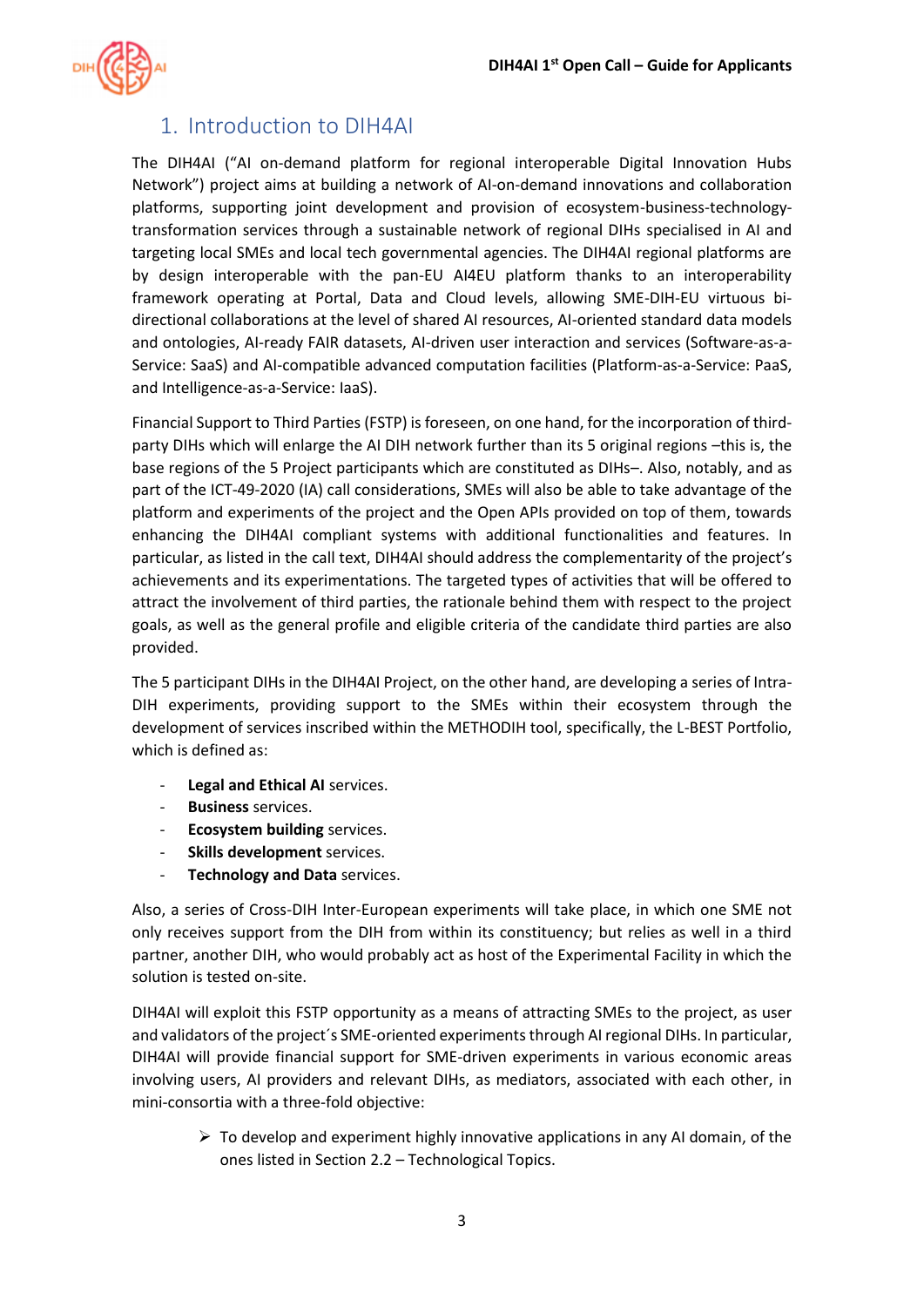

- ➢ To test and validate the previously mentioned DIH L-BEST Service Pipeline in the "AI Providers" [and, possibly, "AI Users"] Customer Journeys.
- $\triangleright$  To evaluate the feasibility of integrating the newly-created solutions in the AI4EU Portal, Catalogue and Repositories.

Thus, and in summary, the activities supported by the DIH4AI Open Call 1 include:

- AI Innovative applications experimentation in any domain of AI and Cognitive Science (see Sectio[n 2.2](#page-4-2) – [Technological Topics\)](#page-4-2).
- Support by local / Regional DIHs through the provision of L-BEST Services Pipeline.
- Active participation of technology users (SMEs or Public Organisations).
- Feasibility analysis of integration with AI4EU Platform and Catalogue.

Through their participation in this project, third parties will find complementary funding for the full implementation of their experiments.

The DIH4AI project will hold two Open Calls. The objectives for these Open Calls are to attract a set of additional 20 (10 for each call) DIH-driven and SME-oriented experiments to complement DIH4AI in the extension of the current AI DIH ecosystem and related experiments.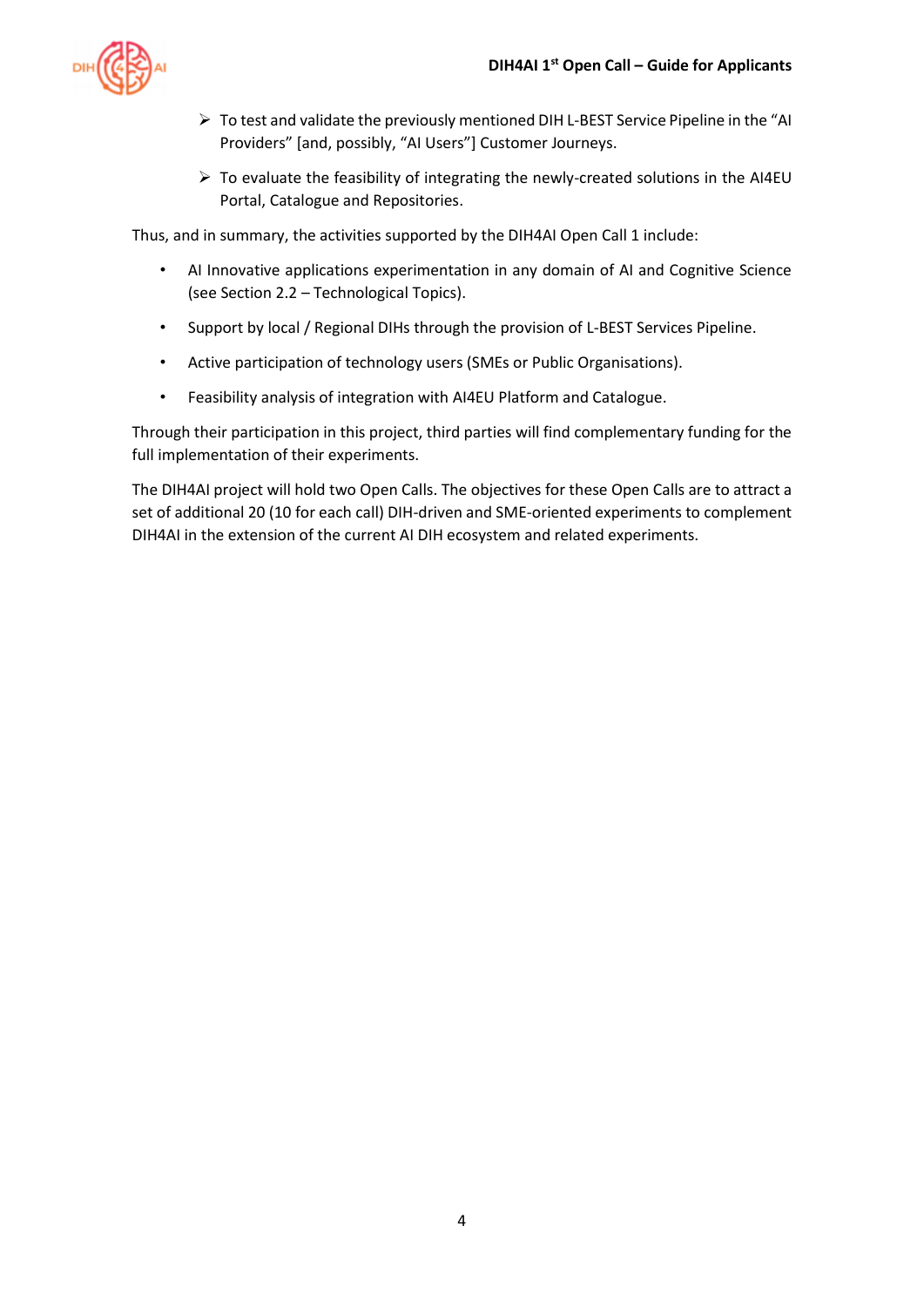

## <span id="page-4-0"></span>2. Objectives of the 1<sup>st</sup> Call

#### <span id="page-4-1"></span>2.1 Context

In 2019, SMEs accounted for 99,8% of all enterprises in the EU-28 non-financial business sector and accounted for the majority of the increase in value added (60%) – EU Annual Report on SMEs, (November 2019). In the last years, the EC acknowledged that a number of areas require immediate action at EU level to ensure that:

- SMEs will increase Europe's competitiveness in the AI landscape leaving no SME behind.
- New technologies and AI-based products, processes and services are based on European ethical values.
- SMEs get fast, trusted and secure links to data assets, AI methods and tools that can be used expediently and build on digital sovereignty.

These considerations are also extendible to public bodies aiming to digitalise their processes through AI technologies. Digital Innovation Hubs (DIHs) are a fundamental European instrument that has emerged over the last decade to address these limitations and encourage the uptake of AI across the economy. Most likely, the most known programme is the European Digital Innovation Hub (EDIH) call.

The main objective of this Call is to extend the DIH Network ecosystem to more regions, additionally to the 5 Regional DIHs who participate in the Consortium (Bavaria, South Netherlands, Paris Region, Czechia, Saxony-Anhalt), either directly, by ensuring the participation of around 10+10 more DIHs from different European Regions in the two waves of Open Call Experiments; or indirectly, through community building activities with the final aim to have more than 30 AI DIHs engaged.

Another important part of the DIH4AI mission is to establish the most needed link between the DIH Regional engines and the AI4EU Pan-EU service platform power, in order to ignite a virtuous Cross-Sectorial European economy of intelligence for SMEs at scale. Precisely the SME-friendly AI vision that DIH4AI aims at fulfilling. Thus, the interoperability of the solutions and its potential final integration in the on-demand AI4EU platform should also be envisaged from the proposal.

Each Open Call will be launched using the designed website and will remain open for, at least, 3 months. The organisation of the Open Calls needs a preparation phase related to administrative procedures that have to be put in place to deal with the supporting calls guidelines and other administrative topics. The plan is to perform dissemination activities to provide the best visibility to the Open Calls making use of the network and experience of the consortium participating in this project.

The First Open Call will be launched in M9 of the DIH4AI Project. The beneficiaries of the open call will be SMEs from any Member State or Associated country, that will participate in the projects and experiments, under the coordination of a local DIH. So, mini-consortia of maximum 3 partners are allowed, but they should include at least one SME and at least one DIH.

### <span id="page-4-2"></span>2.2 Technological Topics

The Financial Support to Third Parties will be reserved for those AI and/or users SMEs associated in mini-consortia with non-profit research institutes and DIHs willing to extend and improve the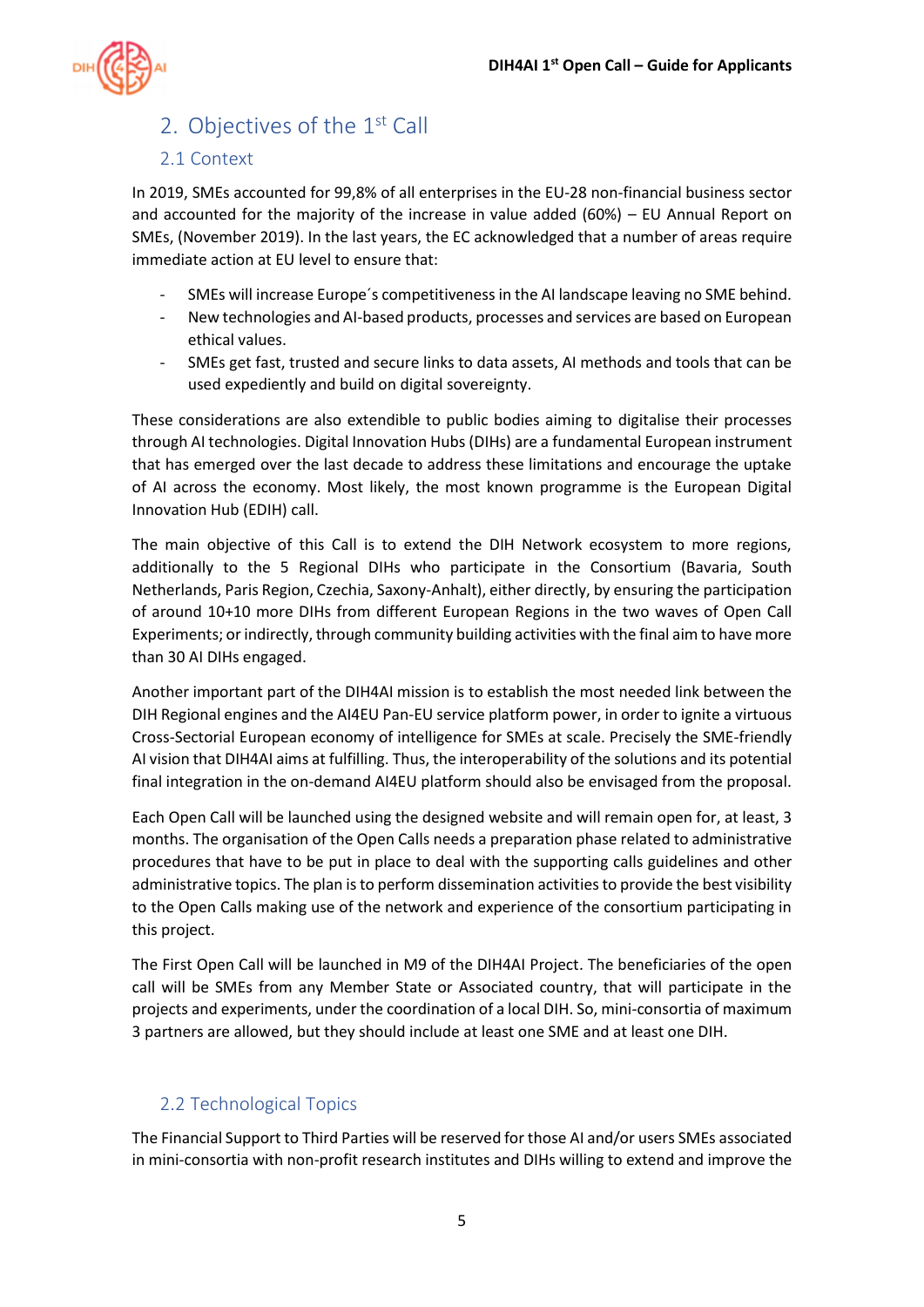

DIH4AI catalogue of advanced AI components and tools and/or participate in innovative experiments in the domain of AI, as previously mentioned.

The technological topics in the scope of DIH4AI Open Call are in the area of AI for Industry. As an example, we could mention the following:

- **Vision Intelligence, Machine and Computer Vision**: the ability, by the machines, to be self-aware of their environment, by, for example, being able to automatically recognise and detect physical objects, defects, scenes, products, etc.
- **Machine Learning and Deep Learning**: these technologies, based on algorithms or artificial neural networks, respectively, permit the acquisition of new knowledge by systems based on the consumption of data, without these systems, or models, being necessarily programmed explicitly for it.
- **Neural network applications**: circuits in which, based on excitatory and inhibitory connections established by the model via the consumption of data, inputs can be correlated with probable outputs. These can be used for predictive modelling, adaptive control and other kinds of applications where these networks can be trained via datasets.
- **Advanced Planning and Forecasting**: concerns the elaboration of techniques related to data-driven analytics and prediction models. The solutions are usually quite complex and shall be optimised in multidimensional space and time. Vision Intelligence and Decision-making is also very closely linked to this technological topic.
- **Natural Language Processing (NLP)**: the automatic interpretation and manipulation of natural language, such as speech and text, by software.
- **Machine Translation**: machine translation is a sub-field of computational linguistics that focuses on the use of software to automatically translate text or speech from one language to another.
- **Multi-Modal Human-AI Interaction**: this topic includes facilitating the interaction between the computer systems and their users, with finalities the development of virtual assistants or chatbots so as to help and guide the user in making a decision, filling a form, etc., and other applications such as searching documents, scheduling appointments, etc., depending on the Sector in which it is applied.
- **Knowledge Representation and Reasoning**: it is a field of AI which studies how a computer platform can represent the information within complex systems and tasks. For instance, the development of software which includes models for common sense physics, causality, intentions, etc., are included in this area.
- **Expert and Decision-Support Systems**: this topic relies on developing systems for gathering and analysing evidence, identifying and diagnosing problems, proposing possible courses of action and evaluating such proposed actions. The aim of the AI techniques embedded in an intelligent Decision Support Systemsis to enable these tasks to be performed by a computer, while emulating human capabilities as closely as possible. Examples of specialised intelligent decision support systems include Flexible manufacturing systems (FMS), intelligent marketing decision support systems and medical diagnosis systems.

In addition to the technological topics above, the scope of DIH4AI Open Call also includes experiments in the field of Trustworthy AI, that is:

- **Trustworthy AI**: this topic includes all types of experiments related to the implementation of the Trustworthy AI principles for AI set by the High-Level Expert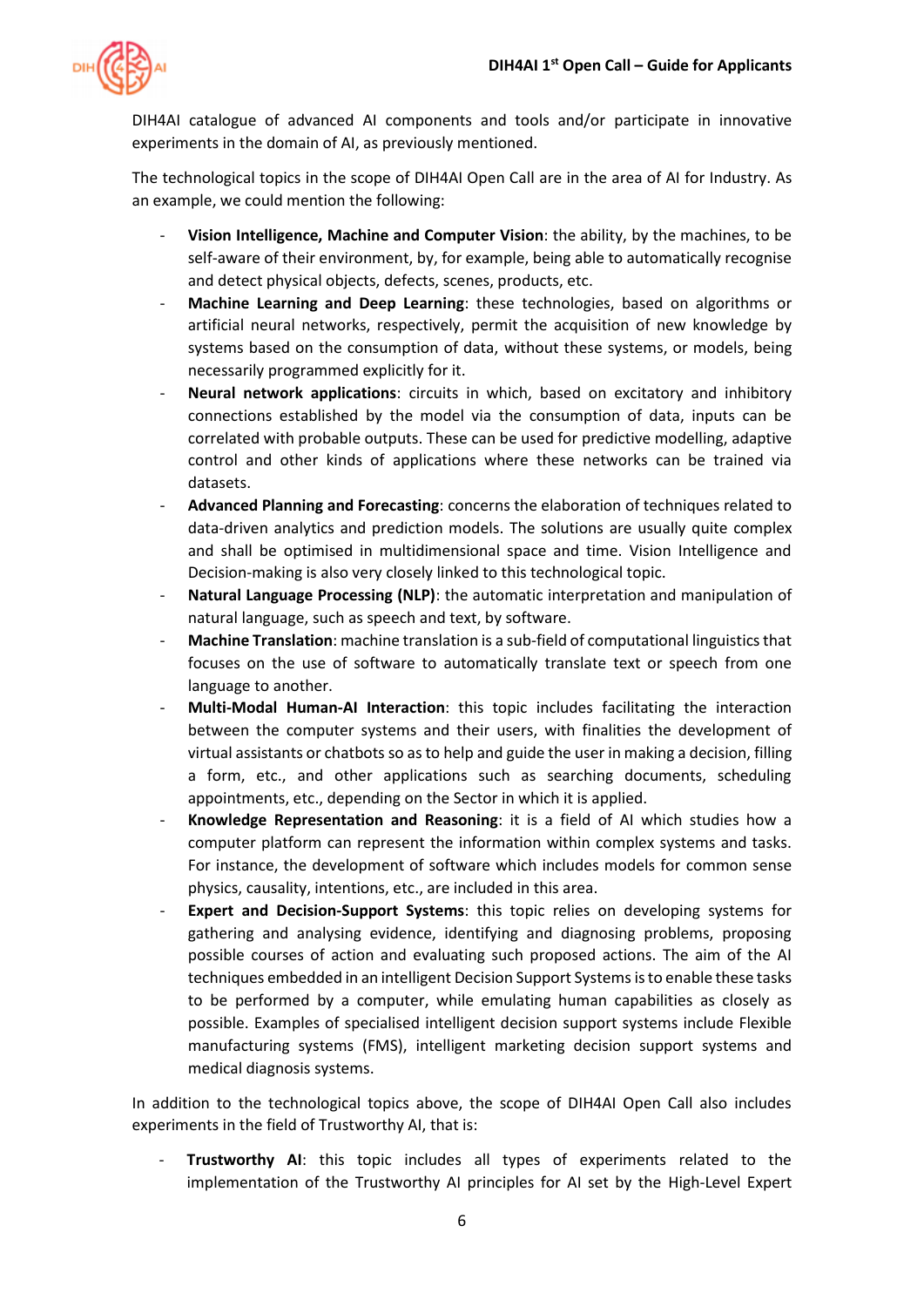

Group on AI established by the European Commission<sup>1</sup>. This may include, for example: technical tools or methods to test the compliance towards all these principles or only specific ones; the performance of assessments on all principles or specific ones; the test and analysis of the use of the ALTAI assessment<sup>2</sup> on a specific AI application; the test or development of certification measures and procedures for Trustworthy AI; the development and test of methodologies, assets, tools for a broader adoption of Trustworthy AI; the development of a specific AI application in one of the above areas of AI for Industry in a Trustworthy-by-design approach.

#### <span id="page-6-0"></span>2.3 Verticals and Sectorial Areas of application

Experiments from many sectorial areas are allowed to participate in the DIH4AI Open Call 1. More specifically, this call is directed to the following ones:

- Agrifood: The role of AI in the food industry is becoming increasingly important due to its ability to help save food, improve the hygiene of production sites, and support the processing equipment in the preparation of dishes; therefore, there are many cases of use of Artificial intelligence and Machine Learning in the Food Industry. Automated systems can, in a few seconds, collect hundreds of data sets on a single food product and quickly make an assessment of it. A system, for example, can collect and process data from hundreds of individual ingredients, as they move quickly on a conveyor belt; these systems can significantly reduce labour costs and waste<sup>3</sup>. This Sectorial area is not only limited to Food Industry, but also to Precision Farming: AI-driven sensors that will inform farmers (or machines) when is the optimal time to fertilise, irrigate, plant or harvest. Precision Farming comprises making adept use of AI technologies in order to manage crops, water, fields, irrigation, soil template for high yielding crop produce; minimise the harmful effects of pesticide farming on the environment; it also makes farming more accurate and controlled to manage crop cycles and helps to manage and raise the livestock effectively.
- **Earth Observation**: AI can create pathways to the collection of information about the Earth, through remote sensing techniques, and its eventual analysis, parameter correlation and interpretation. Satellites provide us with vast quantities of data, over 150 TeraBytes per day, which is not always processed efficiently<sup>4</sup>. There are tremendous opportunities that can come from AI research, which has great potential in terms of improving our knowledge of planetary interactions, such as physical, biological, chemical, and anthropological interactions. On the other hand, not only it decisively helps with Meteorology Forecasting and Climatology (with a special focus on Climate Change), but it greatly supports research in areas such as Oceanography, Agriculture, Ecology and the Environment, and Infrastructure.
- **Finance and Insurance**: the interest in AI in Financial Sector is increasing, like in other industries. It is estimated that 75% of banks with over \$100 billion in assets are implementing AI technologies<sup>5</sup>. Another estimation states that banking and other

<sup>&</sup>lt;sup>1</sup> Ethics Guidelines for Trustworthy AI. European Commission. 2019. Link available here.

<sup>&</sup>lt;sup>2</sup> Assessment List for Trustworthy Artificial Intelligence (ALTAI) for self-assessment. European Commission. 2020. Link availabl[e here.](https://wayback.archive-it.org/12090/20210728013335/https:/digital-strategy.ec.europa.eu/en/library/assessment-list-trustworthy-artificial-intelligence-altai-self-assessment) 

<sup>&</sup>lt;sup>3</sup> Di Vaio, A., Boccia, F., Landriani, L., Palladino, R. Artificial Intelligence in the Agri-Food System: Rethinking Sustainable Business Models in the COVID-19 Scenario. University of Naples "Parthenope". Sustainability 2020, 12, 4851. June 2020.

<sup>&</sup>lt;sup>4</sup> The European Space Agency. 2021. Link availabl[e here.](https://www.esa.int/Applications/Observing_the_Earth/Working_towards_AI_and_Earth_observation)

<sup>5</sup> Magana, G. *AI in Banking*. Business Insider Intelligence. October 2020.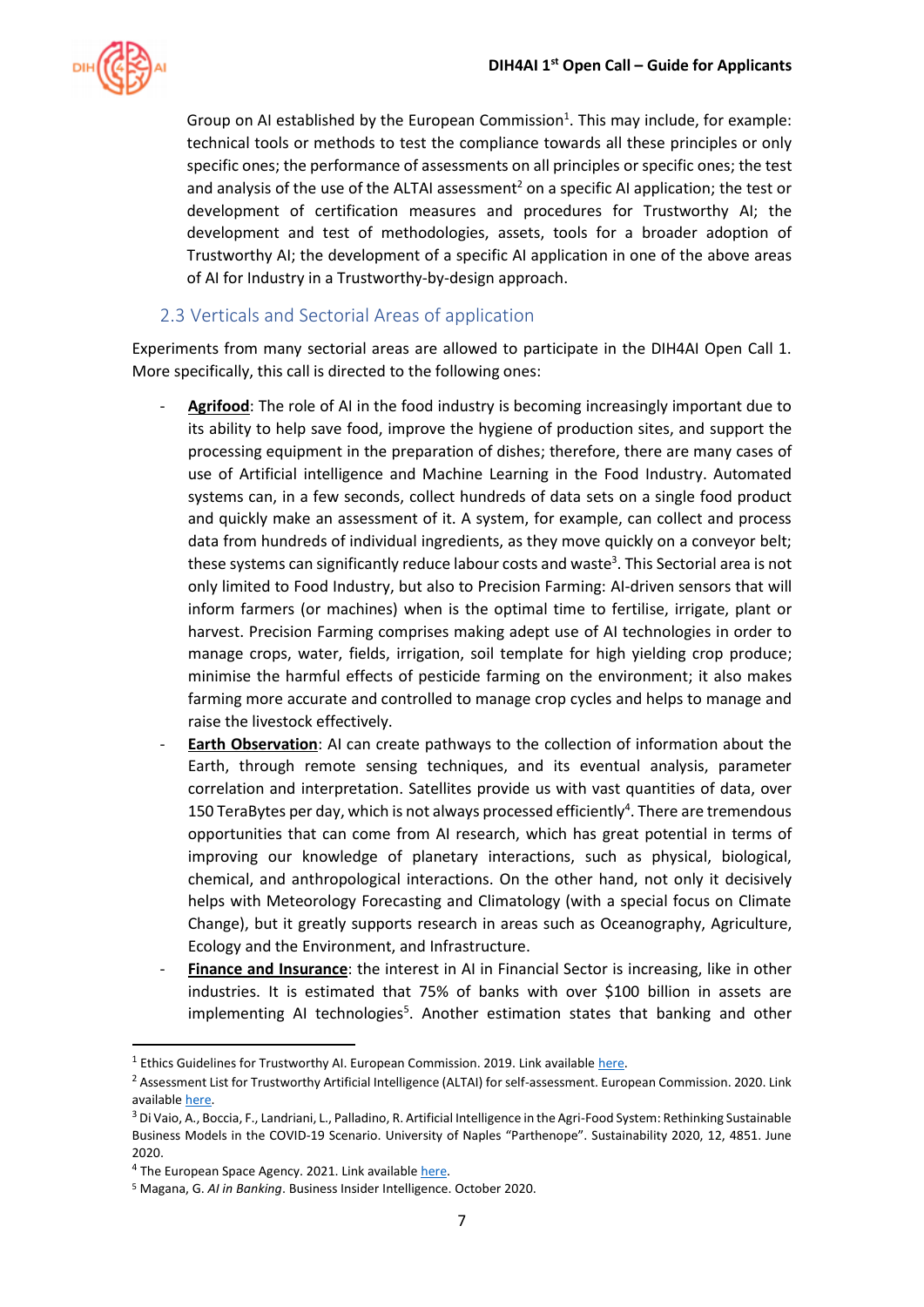

financial service companies can generate more than \$250 billion in value by applying AI technologies in their financial processes<sup>6</sup>. There is still a long way for AI models to be widely used in financial services. For example, historical bias can be an issue in automated credit scoring. AI models could take into account variables like gender, race, or profession, which may have been used historically in credit applications. Banks need to monitor models to avoid such situations. Although the integration of AI into finance and insurance needs further development, the benefits definitely outweigh the potential costs. AI technologies will help banks and other institutions accelerate their processes with reduced cost and error while ensuring data security and compliance.

- Manufacturing: AI and industrial automation have advanced considerably in the recent years. Development in ML techniques, advances in sensors and therefore, the growth of computing capabilities has helped produce a brand-new generation of robots. AI helps allows machines to automatically gather and extract data, acknowledge patterns, learn and adapt to new things or environments through Machine Intelligence, Learning and speech recognition. AI helps manufacturers in:
	- o Creating rapid, data-driven decisions.
	- o Facilitating enhanced production outcomes.
	- o Advancing process effectiveness.
	- o Minimising operational costs.
	- o Facilitating superior scalability.
	- o Supporting product development.
- Public Administration: the public sector may also make use of Artificial Intelligence technologies, often used to improve efficiency and decision making, foster positive relationships with citizens and business, or solve specific problems in critical fields, such as health, fraud detection and tax evasion, transportation and security, statistics, etc. These AI solutions include the ones that are used to support the public services and engagement – the provision of services to the citizens and businesses, and to facilitate communication with the general public and its participation. Additionally, solutions could also focus on internal management improvement. These AI use cases are used to assist in the management of the internal organisation, such as human resources, procurement, ICT systems or other utilities.

<sup>&</sup>lt;sup>6</sup> McKinsey & Company. 2020. Link available here.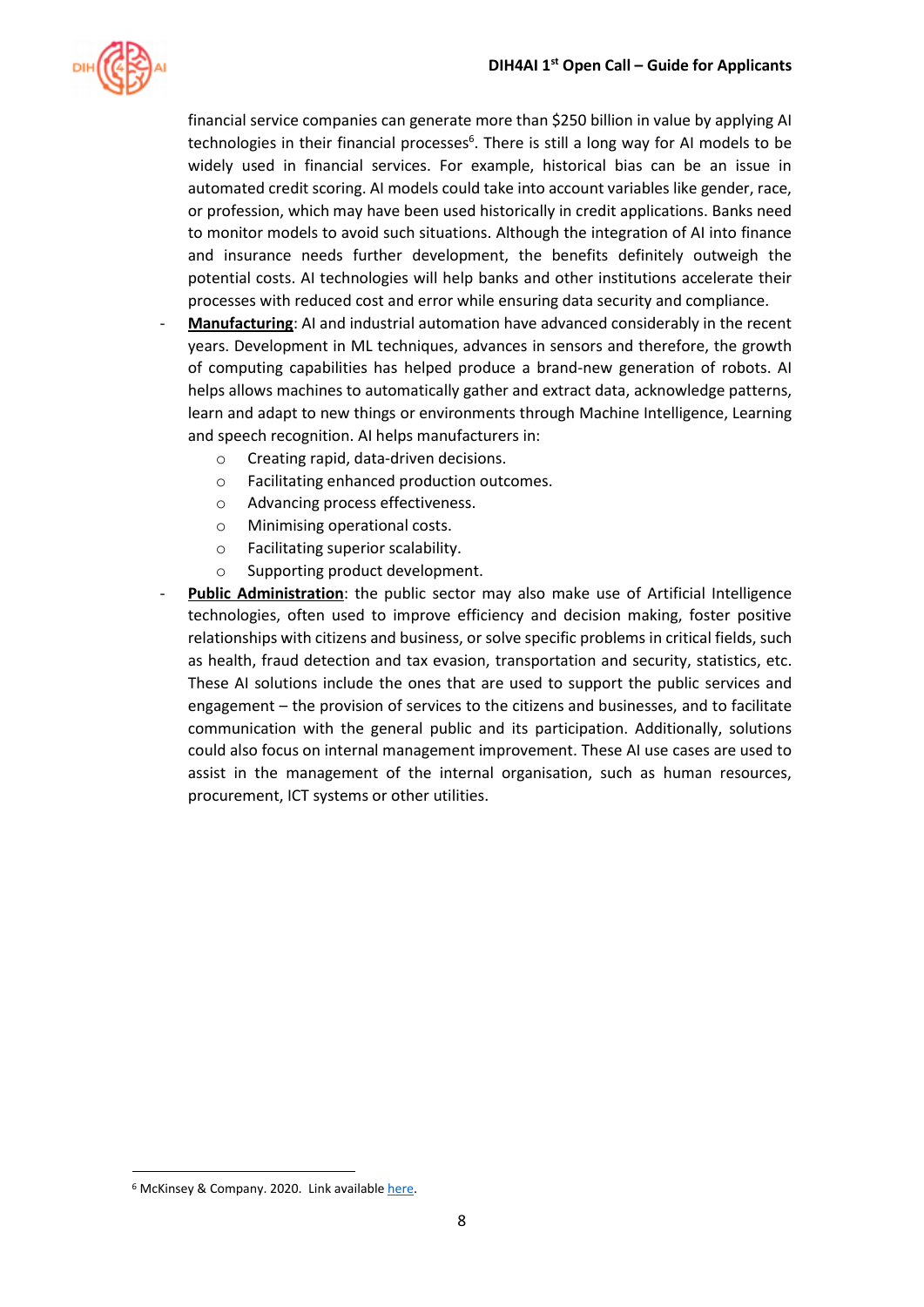

# <span id="page-8-0"></span>3. Timeline and Key dates

The key dates of the DIH4AI Open Call 1 are as follows, and featuring i[n Table 1](#page-8-1) an[d Table 2:](#page-8-2)

<span id="page-8-1"></span>*Table 1. Key dates for the DIH4AI Open Call*

| <b>Activity</b>                           | <b>Dates</b>              |
|-------------------------------------------|---------------------------|
| <b>Call opening</b>                       | 30/09/2021                |
| <b>Call closing</b>                       | 31/01/2022, at 17:00 CET  |
| <b>Assignation of external Evaluators</b> | $01/02/2022 - 14/02/2022$ |
| <b>Evaluation of proposals</b>            | 15/02/2022 - 15/03/2022   |
| <b>Communication of results</b>           | 16/03/2022 - 18/03/2022   |
| <b>Sub-Grant Agreements signature</b>     | 19/03/2022 - 15/04/2022   |
| <b>Execution of Experiments</b>           | $01/04/2022 - 30/09/2022$ |

<span id="page-8-2"></span>*Table 2. DIH4AI Open Call 1 timeline*

|                                                      |    |           | M <sub>9</sub> | <b>M10</b> | M11 | M12 | M13 | <b>M14</b> | <b>M15</b> | M16 M17 | <b>M18</b> | M <sub>19</sub> | <b>M20</b> | M <sub>21</sub> | M <sub>2</sub> | M <sub>23</sub> |
|------------------------------------------------------|----|-----------|----------------|------------|-----|-----|-----|------------|------------|---------|------------|-----------------|------------|-----------------|----------------|-----------------|
| <b>Publication</b><br><b>Open Call</b>               | of | the       |                |            |     |     |     |            |            |         |            |                 |            |                 |                |                 |
| Promotion<br><b>Open Call</b>                        | of | the       |                |            |     |     |     |            |            |         |            |                 |            |                 |                |                 |
| <b>Evaluation</b><br>selection<br><b>Experiments</b> |    | and<br>of |                |            |     |     |     |            |            |         |            |                 |            |                 |                |                 |
| Signature<br>agreements with the<br>mini-consortia   |    | of        |                |            |     |     |     |            |            |         |            |                 |            |                 |                |                 |
| <b>Execution</b><br><b>Experiments</b>               |    | of        |                |            |     |     |     |            |            |         |            |                 |            |                 |                |                 |
| Final check -<br>follow-up                           |    | Final     |                |            |     |     |     |            |            |         |            |                 |            |                 |                |                 |
|                                                      |    |           |                |            |     |     |     |            |            |         |            |                 |            |                 |                |                 |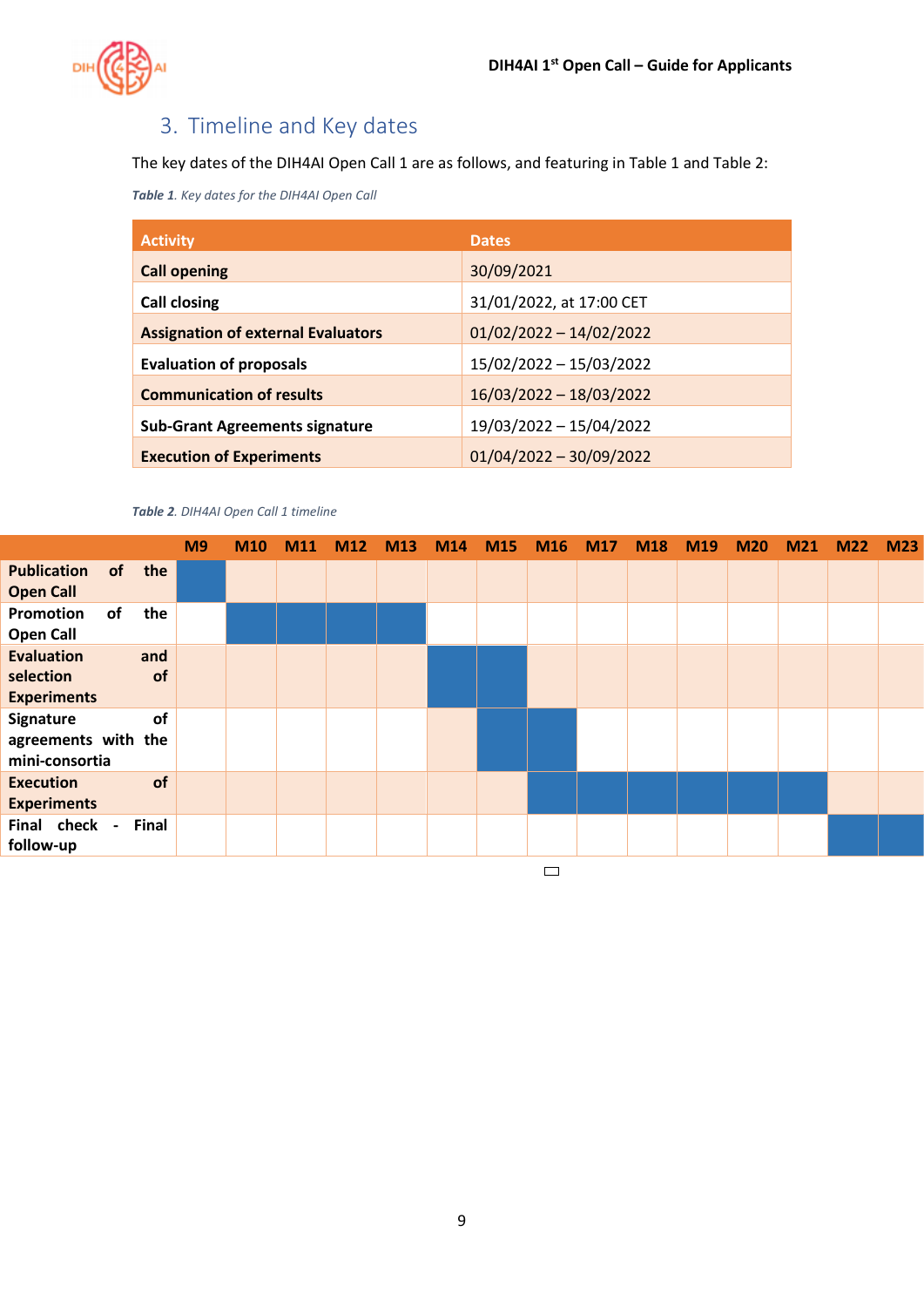

### <span id="page-9-0"></span>4. Requirements. Who can apply?

#### <span id="page-9-1"></span>4.1 Eligibility Criteria

- 1. Applicants must be legal entities established in countries eligible for participation in EC H2020 projects<sup>7</sup>:
- 2. Applicants need to be registered and have a Participant Identification Code (PIC).
- 3. DIH4AI beneficiaries or their subsidiary or parent companies cannot apply to this call.
- 4. Each mini consortium must consist of, at least, 1 DIH, and maximum 2 additional partners.
- 5. The experiment must be led by a Technology Provider SME or start-up with knowledge and background on the AI domain.
- 6. The participating DIH(s) must be enrolled in the EC DIH catalogue<sup>8</sup> or present a plan for successful enrolment by the end of the experiment.
- 7. DIHs should, from the writing of the proposal, envisage the development and provision of services within the experiment, with a strong focus on supporting the SME or start-up in the fields of: Training and Skills Development and Technical Scouting and Mentoring ('S' and 'T' categories, respectively, of the DIH4AI L-BEST Service Portfolio).
- 8. Each proposal can request a maximum contribution of 100 000  $\epsilon$  in this Open Call.
- 9. Each participant shall represent, at least, 15% of the overall budget of a proposal.
- 10.Involved SMEs shall sign an SME declaration.
- 11.Applicants shall not have any potential conflict of interest with the selection process and during the implementation of the project. All cases of potential conflict of interest will be assessed case by case.
- 12.The topic of the experiment must cover the ones foreseen in Section [2.2](#page-4-2) [Technological](#page-4-2)  [Topics.](#page-4-2)
- 13.Proposals must be submitted in English.

### <span id="page-9-2"></span>4.2 Requirements of the eligible consortia

Taking into account the needs of the DIH4AI project, the combined need of extending the AI4EU platform by developing new solutions on Artificial Intelligence domains, from one side, and counting on the DIHs for providing support to SMEs in raising the maturity of their products and solutions, in this case related to the field of AI, the Management Board of the Project has agreed

<sup>7</sup> Applicable documentation:

[https://ec.europa.eu/research/participants/data/ref/h2020/other/wp/2018-2020/annexes/h2020-wp1820-annex-a-countries](https://ec.europa.eu/research/participants/data/ref/h2020/other/wp/2018-2020/annexes/h2020-wp1820-annex-a-countries-rules_en.pdf)[rules\\_en.pdf](https://ec.europa.eu/research/participants/data/ref/h2020/other/wp/2018-2020/annexes/h2020-wp1820-annex-a-countries-rules_en.pdf)

[http://ec.europa.eu/research/participants/data/ref/h2020/grants\\_manual/hi/3cpart/h2020-hi-list-ac\\_en.pdf](http://ec.europa.eu/research/participants/data/ref/h2020/grants_manual/hi/3cpart/h2020-hi-list-ac_en.pdf)

<sup>&</sup>lt;sup>8</sup> JRC Catalogue available [here.](https://s3platform.jrc.ec.europa.eu/digital-innovation-hubs-tool)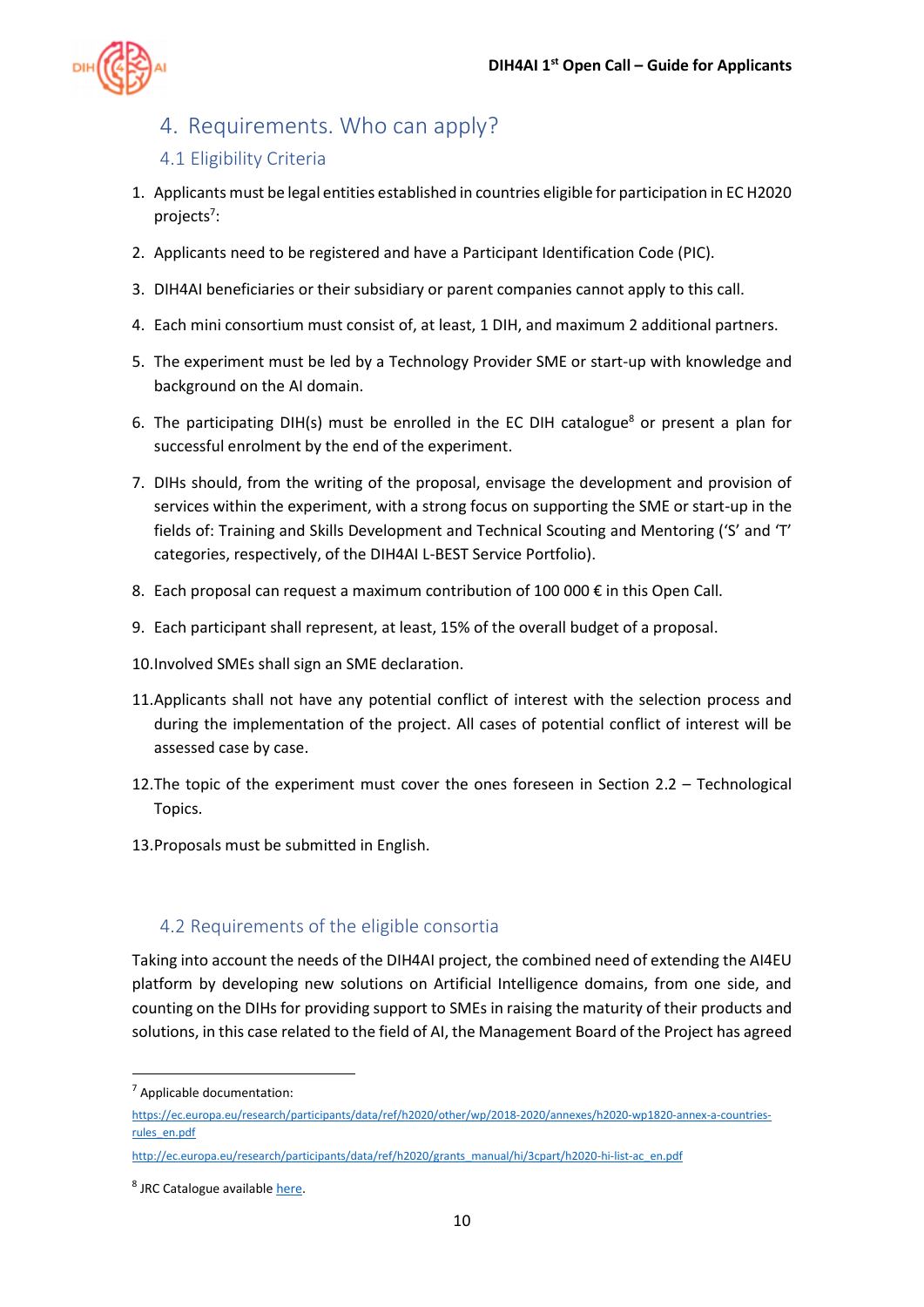

to accept only mini-consortia to be eligible for the DIH4AI Open Calls. Specifically, the following types of Consortia are admitted:

- **Type A**, oriented to reinforce the **Intra-Regional experiments**, in particular, the provision of Skills development and Technology Provision and Data Management services, the mini-consortium shall be formed by:
	- o An AI Technology Provider SME or start-up, who leads the experiment, and should be the main IPR and exploitation rights owner of the solution, and the coordinator of reporting the Project Consortium by submitting the needed documentation, etc.
	- o Its Regional DIH, who will provide the SME with the delivery of services related to Skills development and Technical support and mentoring.
	- o *Optionally, an End-User SME, or a Policy Maker can finalise the mini-consortium. This third tentative participant will be the one in charge of validating the developed solution*.
- **Type B**, performed in order to support the DIH network creation (in relation to Cross-**DIH Inter-Regional experiments**), in which more than one DIH provide at least one service in collaboration, the mini-consortium should be composed of:
	- o An AI Technology Provider SME or start-up, who performs than leads the experiment, and should be the main IPR and exploitation rights owner of the solution, and the coordinator of reporting the Project Consortium by submitting the needed documentation, etc.
	- o Its Regional DIH, who provides the SME of services related to Skills development and Technical support and mentoring.
	- o Another DIH, likely an Experimental Facility owner, who also provides training and technical mentoring, and at the same time, will help with the testing and validation in order to ensure that a fine-tuned, marketable solution has been developed.

### <span id="page-10-0"></span>4.3 Additional Requirements

Applicants must clearly indicate in their proposal the results they intend to achieve and how to measure their impact providing a set of measurable Key Performance Indicators (KPIs) to be validated during the contract negotiation phase. This is a mandatory requirement for any proposal.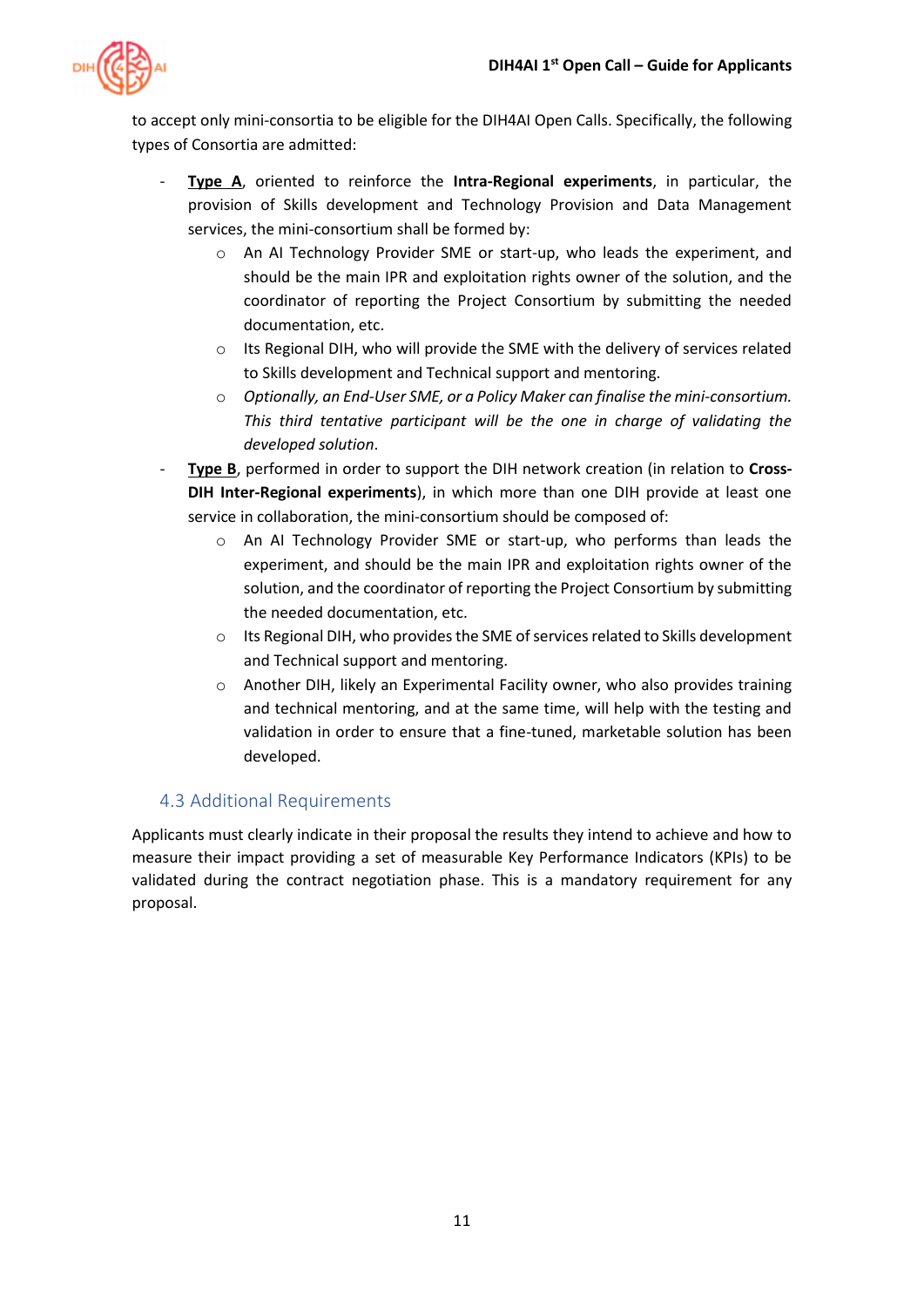

### <span id="page-11-0"></span>5. Submission of proposals

All submissions must be made by 17:00 CET, 31<sup>st</sup> January, 2022. As of late December 2021, the application period has been prolonged for one month, and communicated accordingly to all interested stakeholders.

The central component of proposal submission is the uploading of a PDF-document (whose size must not exceed 5,0 MB), compliant with the [Template for proposals provided](https://52ae5b28-ee42-4cb4-8fd4-681897413dc8.filesusr.com/ugd/0ad4a2_126c75bc19e64654aebda436623027ed.docx?dn=DIH4AI%20%20OC1%20-%20template%20for%20proposals.docx) and the instructions on the proposal structure given below.

Proposals must be submitted in English. The main section of the proposal must not exceed 10 pages in length, with text no smaller than 11-point Calibri (body) font. Thus, with the inclusion of the cover page, the administrative data page and the page dedicated to references and lists of figures and tables, the maximum page count is 13 pages (excluding Annexes, where the applicants can include Letters of Interest, or other documentation they consider relevant). This leaves only **10 pages for** the body of the proposal (including the **Summary, Concept, AI sector relevance, potential impact and exploitation plans, Description of the workplan, Background and qualification and Justification of costs and resources**).

**Proposals will be truncated to this page count and the independent expert evaluators will only be provided with the truncated version.**

Support Login | Register Welcome to DIH4AI Email .<br>Please insert your email and password in order to access your personal<br>area. In case you forgot your password, please click on the "Forgot your Doccupation ea. In case you forgot your password, please click on the<br>password" area provided below the login form EMS ©Copyright 2021 - Powered by incorrection

Proposal submission is exclusively in electronic form, as in [Figure 1,](#page-11-1) using the proposal submission tool accessible via the DIH4AI Open Call web-site:<https://dih4ai.ems-innovalia.org/>

<span id="page-11-1"></span>*Figure 1. Home page of EMS platform for the DIH4AI Open Calls*

Once the Proposal is completed, click "Submit". Applicants will have the chance to submit new versions of their proposal as many times as they wish before the call closure. Only the last version submitted before the deadline will be considered in the evaluation.

An acknowledgement of receipt will be sent out via email to all successfully submitted Proposals, as soon as possible after the closure of the call. However, this receipt will not be proof that the Proposal is eligible for evaluation.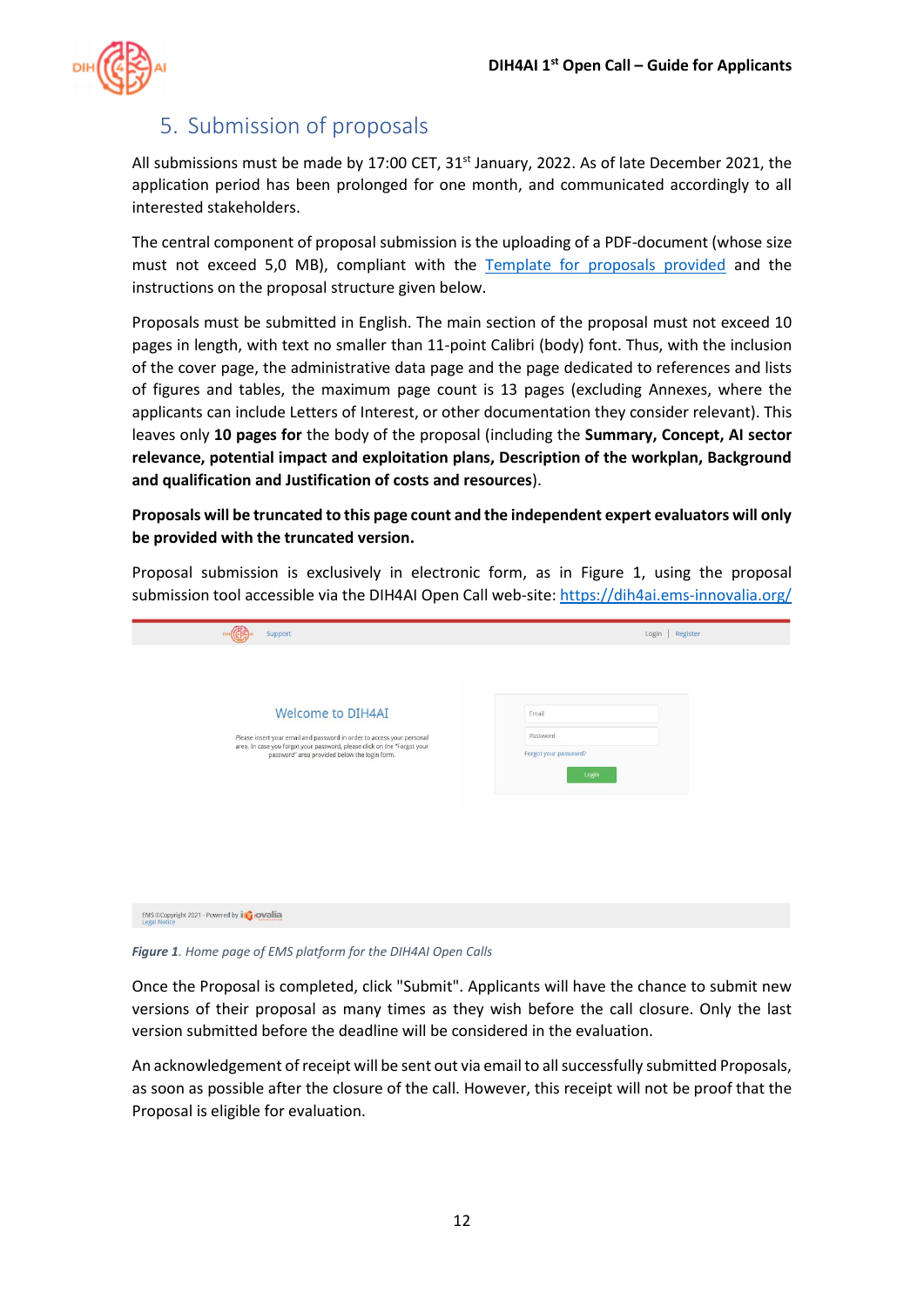

### <span id="page-12-0"></span>6. Proposal evaluation and selection

#### <span id="page-12-1"></span>6.1 Evaluation criteria

The call for third-parties support is addressed to AI and or user SMEs either alone or associated in mini-consortia with non-profit research institutes, as defined in the EU law: (EC recommendation 2003/361/EC as published in the Official Journal of the European Union L 124, p. 36 of 20 May 2003), eligible for Horizon 2020, except for the consortium's partners and other parties that may have conflicts of interest.

As part of the launch of the call, the consortium (through its management bodies) may opt to address the second open call to particular categories of digital and/or manufacturing SMEs either alone or associated in mini-consortia with non-profit research institutes, according to their domains. The decision for this takes into account the overall strategy of the project and considerations associated with how to best meet the project objectives.

The criteria for financial support will include:

- a) **Excellence and Innovation**: The relevance to DIH4AI's objectives and scope, including complementarity to the project's technical areas of specialisation (i.e., in terms of its Scientific and Technological Excellence) and domains of the DIH4AI Network.
- b) **Impact, including Industrial relevance and Business strategy**: Its impact on the AI sector needs, the development of AI in Europe, DIH4AI ecosystem and DIH4AI's goals and objectives. Alignment to the Conditions and Objectives outlined above in Section [2](#page-4-0) – [Objectives of the 1](#page-4-0)<sup>st</sup> Call, in terms of assessing the relevance of the Technological Topic and eventual economical Sector of Application will be considered as part of this Criterion.
- c) **Implementation and Deployment of resources**: The ability of the third party to implement the experiments and/or integrate its new services, on the basis of the team and company profile, background infrastructures, experience, but also based on its proposed implementation plan.

**Additionally, the Evaluators will positively take into account the proposals who clearly address the feasibility of the eventual integration of their solutions in the AI4EU Portal**, as giving continuity to the AI-on-demand platform is one of the priorities of the Consortium.

At the time of evaluating the proposals, **a balance shall be maintained among the Intra-DIH and Cross-Regional Experiments**. This is because, as stated, the DIH4AI Project intends to go further the 5 regions it is initially covering.

The financial support will be given upon presentation of specific deliverables by the selected partners. Each proposal must be by consortia made of at least one SME and one DIH, as per the cases presented below. Single applicants are not allowed, as explained in Section [4](#page-9-0)  $-$ [Requirements. Who can apply?.](#page-9-0)

#### <span id="page-12-2"></span>6.2 Evaluation scoring

Evaluation scores will be awarded for each of the criteria. Each criterion will be scored out of 5 and decimal numbers can be given. The second criterion, Impact and Industrial relevance, will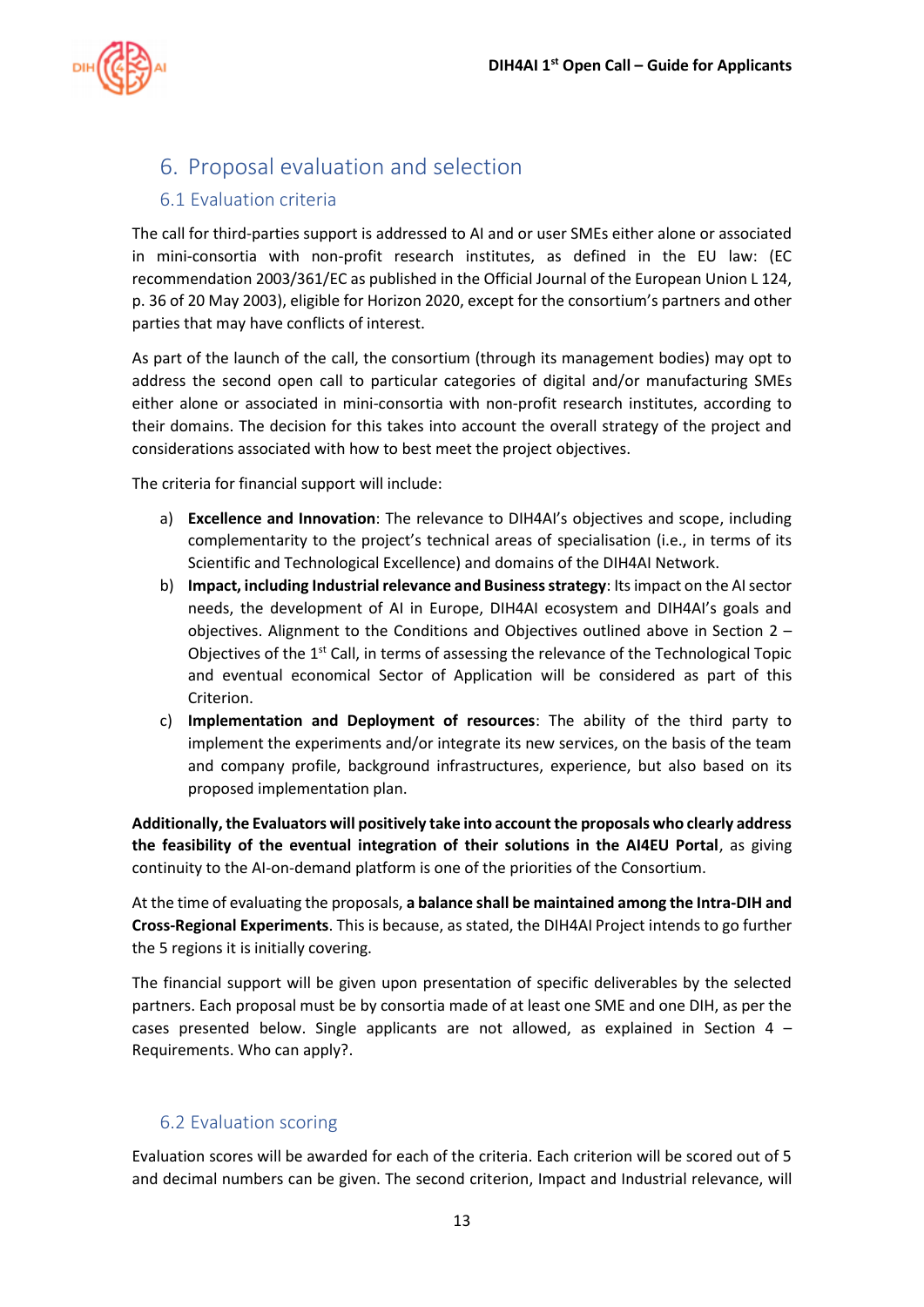

have a threshold of 4; while for the first and last a threshold of 3 will apply. The overall threshold, applying to the sum of the three individual scores, will be 10, out of a grand total of 15. If two or more proposals are tied with the same overall score, priority will be given as illustrated in [Table 3](#page-13-0) below:

<span id="page-13-0"></span>*Table 3. Ranking in case of equal scoring, and minimal thresholds*

| <b>Criterion</b>                                                                                                   | tie                      | Priority, in case of a Threshold for funding<br>eligibility |
|--------------------------------------------------------------------------------------------------------------------|--------------------------|-------------------------------------------------------------|
| <b>Excellence and Innovation</b>                                                                                   | $\overline{\mathcal{L}}$ | 3 out of 5                                                  |
| Impact, including Industrial relevance and $\begin{array}{ c c } \hline \end{array}$ 1<br><b>Business strategy</b> |                          | 4 out of 5                                                  |
| Implementation and Deployment of 3<br>resources                                                                    |                          | 3 out of 5                                                  |

External experts who will be appointed and approved by the DIH4AI consortium will be in charge of selecting the third parties that will develop the solutions over the experiments within the DIH4AI framework.

Each proposal will be assessed according to the three criteria presented in Section [6.1](#page-12-1) – [Evaluation](#page-12-1) criteria, through the usual 0-5 score scales for H2020:

- 0: The proposal fails to address the criterion under examination or cannot be judged due to missing or incomplete information;
- 1 (Poor): The criterion is addressed in an inadequate manner, or there are serious inherent weaknesses;
- 2 (Fair): While the proposal broadly addresses the criterion, there are significant weaknesses;
- 3 Good The proposal addresses the criterion well, although improvements would be necessary;
- 4 (Very Good): The proposal addresses the criterion very well, although certain improvements are still possible;
- 5 (Excellent): The proposal successfully addresses all relevant aspects of the criterion in question.

The final approval of the selected third parties to receive financing will be done by the DIH4AI PCC/TCC, considering the best fit to the specific project objectives and possible conflict of interest issues.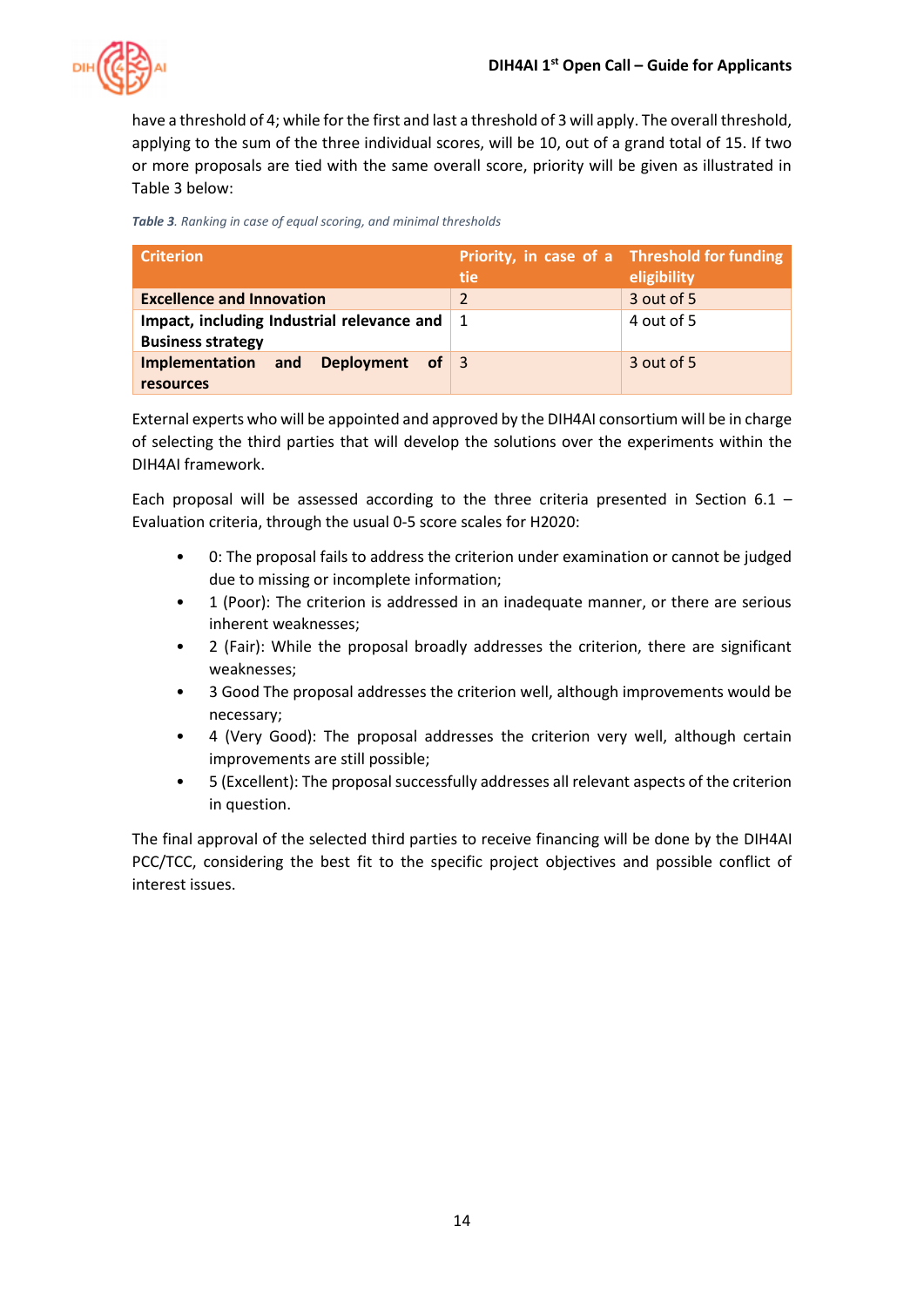

# <span id="page-14-0"></span>7. Funding and reporting

#### <span id="page-14-1"></span>7.1 Eligible costs

Each proposal must include the detail of the budget. The eligible costs for the Experiments consist of:

- Personnel Costs
- Equipment Costs
- Travel expenses
- Software licenses
- Subcontracting
- Indirect costs (25% of direct costs)

After the proposal is submitted and funded, a Lump Sum cost reporting system is to be followed. This kind of funding simplifies to the minimum the efforts dedicated to cost reporting, allowing the Open Call beneficiaries to dedicate the maximum of their efforts to the technical work. The costs shall be exclusively dedicated to the development and execution of the Experiment and the elaboration of deliverables defined below in Sectio[n 7.2](#page-14-2) – [Reporting and deliverables.](#page-14-2)

The funding of Third Parties must follow the same principles as used for existing project beneficiaries of DIH4AI, which receives European Commission funding as an "Innovation Action". Thus, for-profit companies (technology provider SMEs, for instance) will receive 70% funding of eligible costs arising; while non-for-profit institutions will be allocated the 100% of the approved costs.

### <span id="page-14-2"></span>7.2 Reporting and deliverables

The administrative tasks for the funded third parties including cost and activity reporting obligations and related templates will be provided during the negotiation and contracting phase. DIH4AI will apply the experiment maturity levels methodology in the implementation of the selected projects.

In order to demonstrate that their experiments have reached a required maturity level, funded third parties will be requested to submit a deliverable at M2 at M6 of the execution of their experiment, including, in each one of the cases, the content specified in [Table 4.](#page-14-3)

| <b>Status of experiment Timing</b><br>development |                                    | <b>Experiment</b><br>deliverables                                                                                                                                                                                                                       |  |  |  |  |
|---------------------------------------------------|------------------------------------|---------------------------------------------------------------------------------------------------------------------------------------------------------------------------------------------------------------------------------------------------------|--|--|--|--|
| <b>Experiment Milestone</b>                       | M2 of the experiment<br>execution  | <b>Technical specifications</b><br>$\overline{\phantom{0}}$<br>Architecture and Data Pipeline definition<br>$\overline{\phantom{a}}$<br>Detailed Plan for the Implementation of the<br>Experiment<br>Detailed Plan for the Integration and Testing<br>٠ |  |  |  |  |
| <b>Experiment Milestone</b>                       | M6 of the experiment<br>execution  | Description of the Experimentation and<br>measurement of the Technical and Business<br><b>KPIS</b><br>Detail on Dissemination activities and the<br>$\overline{\phantom{a}}$<br><b>Exploitation Plan</b>                                                |  |  |  |  |
| <b>Experiment</b><br><b>Milestone</b><br>3        | M8: Deployment and<br>Exploitation | (the deliverables and progress are approved by<br>the Coordinators)                                                                                                                                                                                     |  |  |  |  |

<span id="page-14-3"></span>*Table 4. Experiments Maturity level*